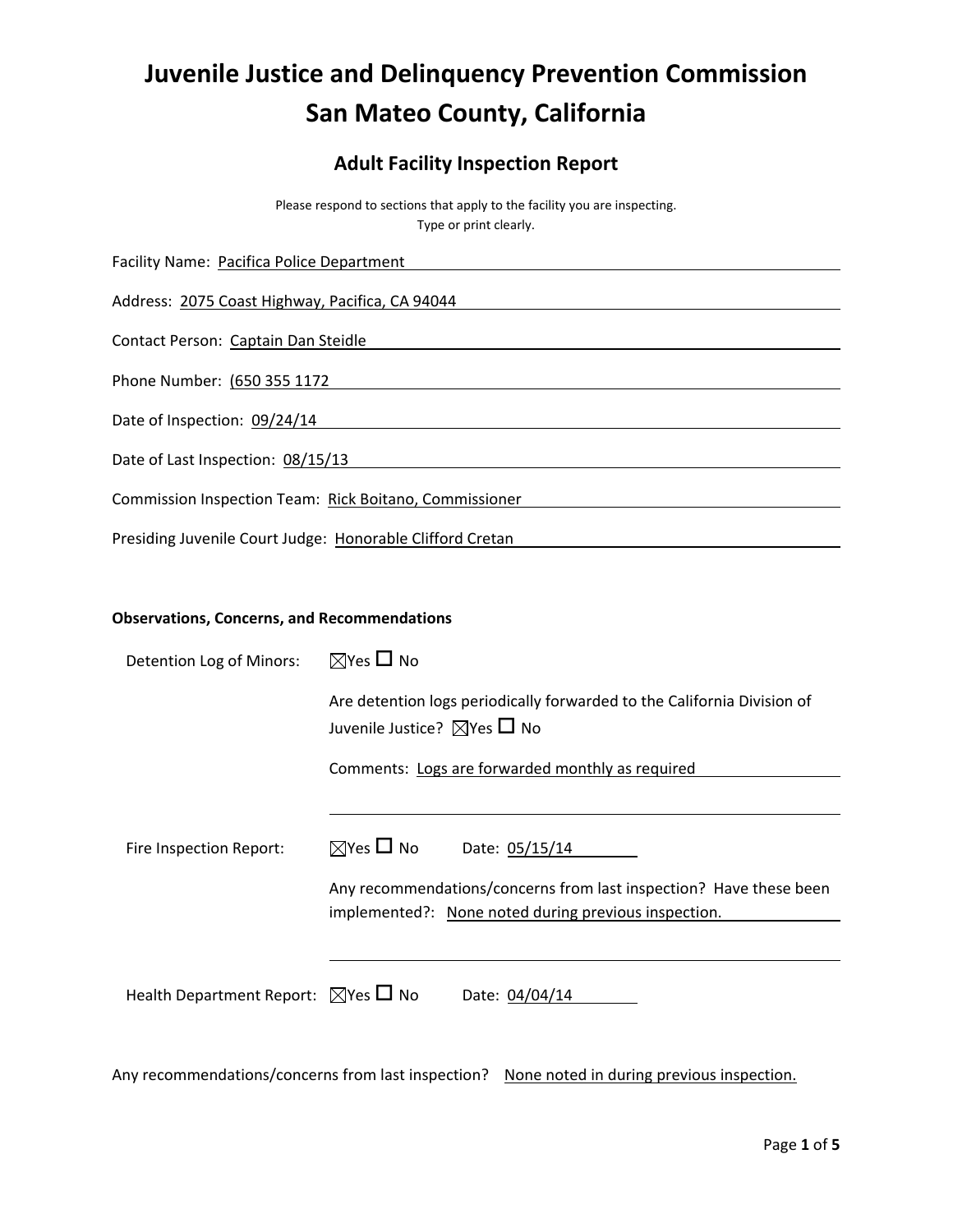## **San Mateo County Juvenile Justice and Delinquency Prevention Commission Adult Facility Inspection Report**

Have these been implemented?:

#### **General Information**

Number of minors held in detention during inspective review *period (previous 12‐month period; not calendar year)*:

<u> 1989 - Johann Stoff, deutscher Stoffen und der Stoffen und der Stoffen und der Stoffen und der Stoffen und d</u>

Secured 0 Non‐Secured 13

Are minors given an orientation prior to being detained?: Yes No Comments:

How often are minors in custody supervised?: Minors are kept under constant visual and auditory supervision.

<u> 1989 - Andrea Santa Alemania, amerikana amerikana amerikana amerikana amerikana amerikana amerikana amerikan</u>

Is there constant auditory access to staff at all times?:  $\boxtimes$ Yes  $\Box$  No Comments:

Is there any contact with adult inmates?:  $\Box$  Yes  $\boxtimes$ No Comments: Minors are never permitted contact with adults in custody,

Are males and females kept in the same room/area? Yes No Comments:

Are drinks (water) and snacks available, if requested?:  $\boxtimes$ Yes  $\Box$  No Comments:

Is there access to toilets and washing facilities:  $\boxtimes$  Yes  $\Box$  No Comments:

Are there provisions available for clothing, blankets, etc.?:  $\boxtimes$ Yes  $\Box$  No Comments:

List the names, dates, intake and release times, and circumstances for all minors held for longer than six hours. (Attach any additional documents if necessary.): During the period in question, no minors were held in custody, secure or non-secure, for more than six hours.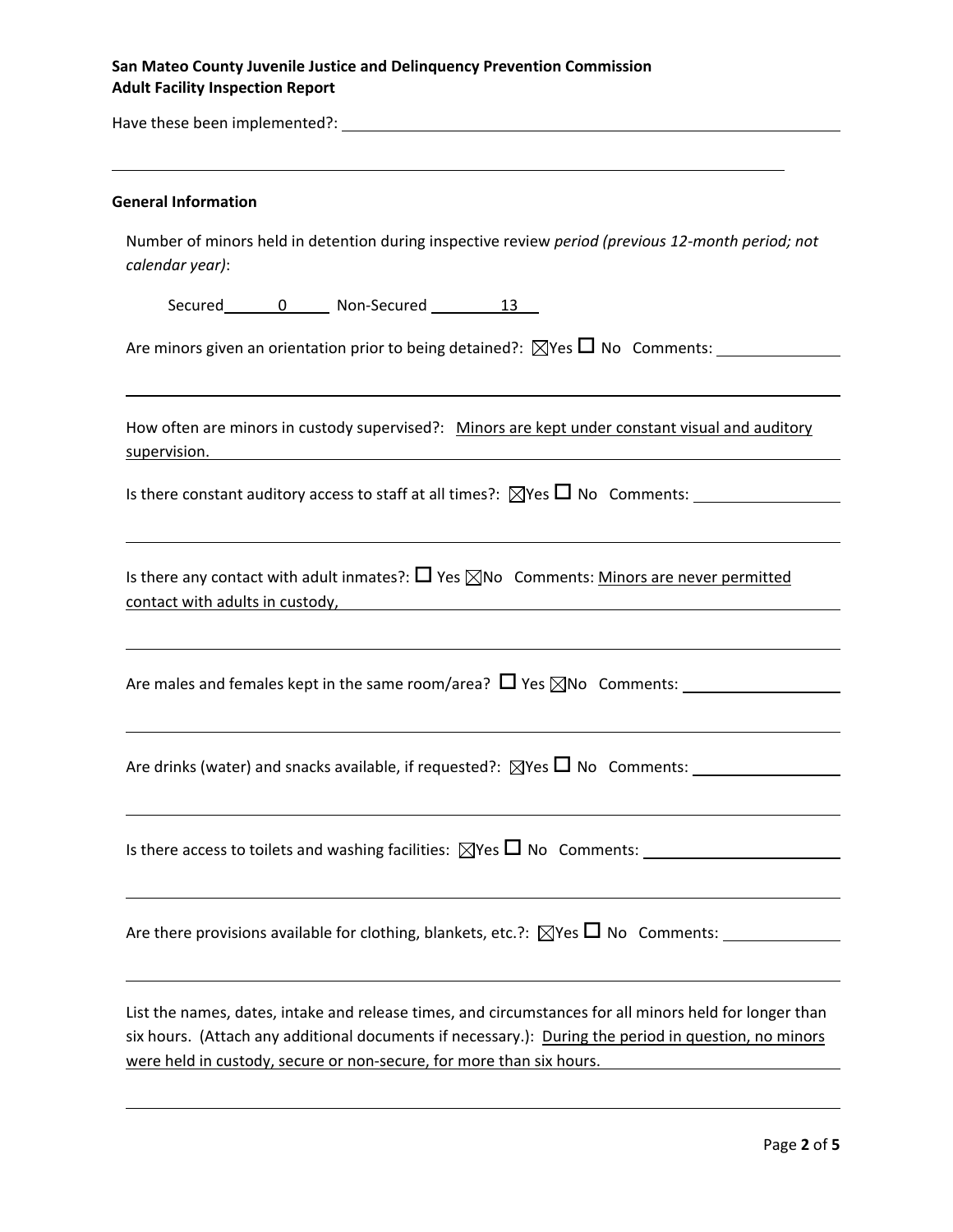**San Mateo County Juvenile Justice and Delinquency Prevention Commission Adult Facility Inspection Report**

### **Secured Detention**

Are minors in secured detention informed of the following?:

The purpose/reason for being placed in secured detention:  $\boxtimes$  Yes  $\Box$  No

The length of time the secure detention is expected to last:  $\boxtimes$ Yes  $\Box$  No

Informed of the six-hour limit of being held in secured detention:  $\boxtimes$ Yes  $\Box$  No

What is the purpose/reasons a minor would be placed in secured detention?: Minors would be placed in secure detention if considered to be potentially violent, a physical threat to themselves or others, or if considered a serious flight risk.

<u> 1989 - Andrea Santa Alemania, amerikana amerikana amerikana amerikana amerikana amerikana amerikana amerikan</u>

Have any minors been held in secured detention for more than six hours?:

# $\Box$  Yes  $\boxtimes$ No

 What is the proximity of the secured detention area to adult inmates? The department's facility, which is rather small, has two holding areas that are used for both minors and adults. However, should a minor and an adult be held in secure detention at the same time, a very rare occurrence, they would be separated and would have no physical, visual and/or auditory contact.

 *If cuffing rail is used:*

Who approves the use of a cuffing rail? (e.g. Watch Commander): The Pacifica PD has recently removed all of the facilities cuffing rails as they have been deemed to be a hanging threat.

How constant is the supervision of the minor(s)?: N/A – Facility has no cuffing rails.

What time limit is used when using cuffing rails? (30min. limit): N/A

Does the detention log note the use of cuffing rails?:  $\Box$  Yes  $\Box$  No Not Applicable – No such rails.

### **Comments**

General comments or concerns that should be noted that haven't already been addressed?: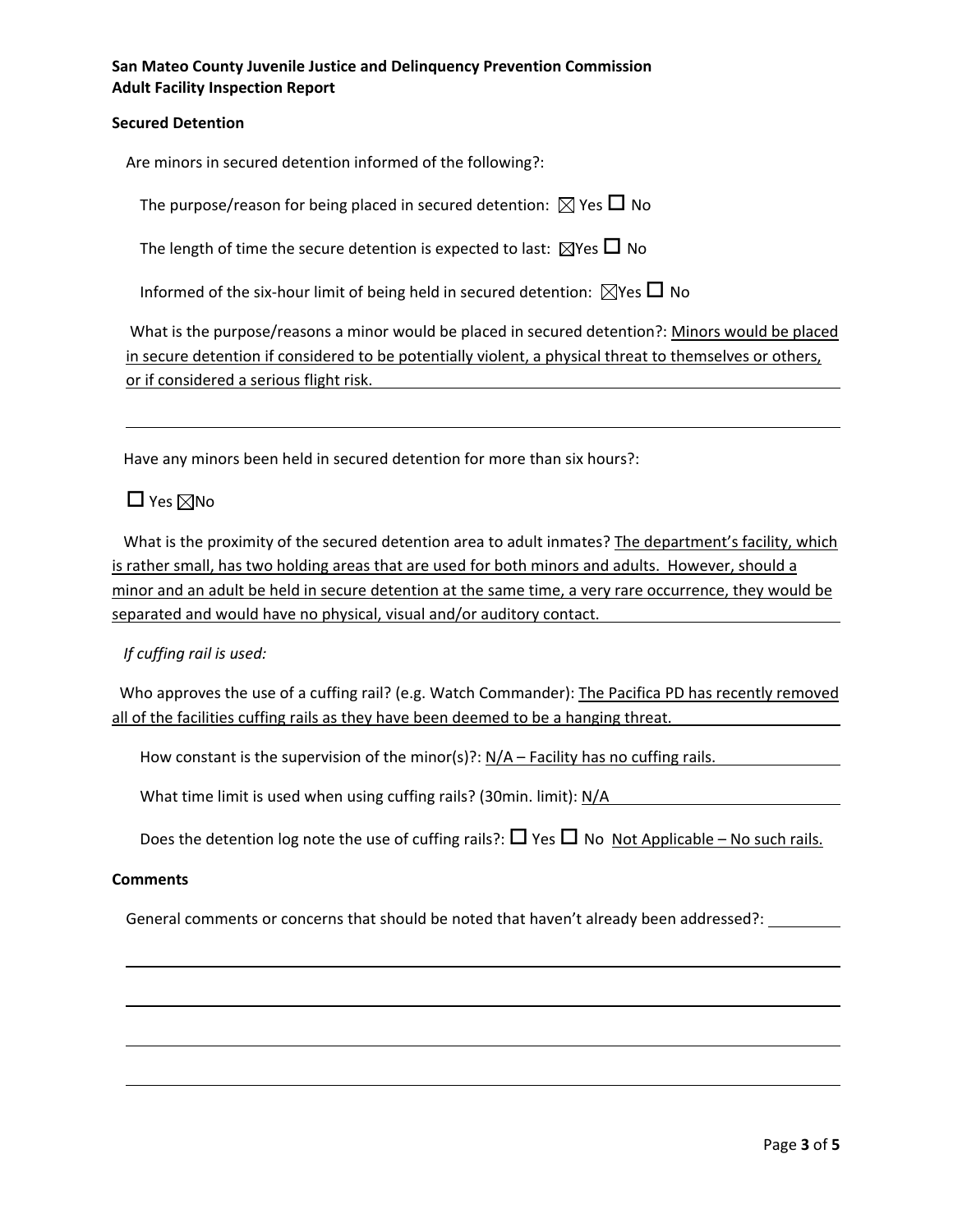## **Please provide a summary of the inspection including any recommended changes and positive highlights to be included in the letter to the Board of Supervisors and the Facility:**

The Pacifica Police Department is a small but well organized and efficient organization, operating out of a new, modern and well-maintained facility. Because the department works closely with Pacifica's two large high schools, officers and command staff are well versed in the regulations that govern the secure and non-secure detention of minors and therefore make every effort to ensure that the legal rights of minors are properly observed at all stages of the arrest process. As evidence of the department's commitment to the safety of minors brought to the station, the decision was recently made to remove the holding area cuffing rails as it was determined that they might be utilized in a hanging. No deficiencies were noted during this inspection or during the recent inspections carried out my local Fire and health inspectors.